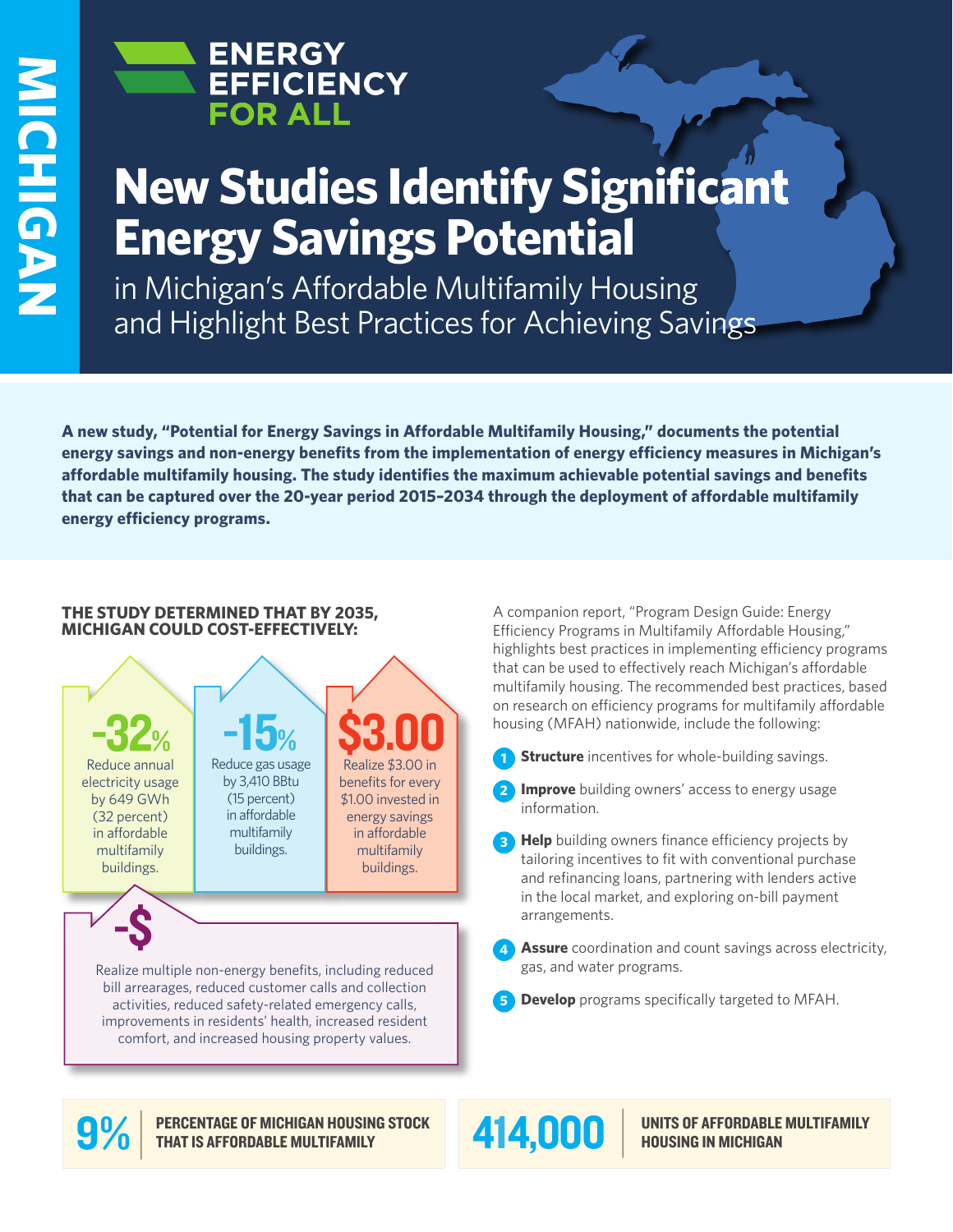# **Benefits of Increased Energy Efficiency in Multifamily Buildings**

Making affordable multifamily housing more energy efficient is a cost-effective way to reduce energy consumption, preserve housing affordability, reduce pollution, and create healthier and more comfortable living environments. Currently, more than 414,000 Michigan households live in affordable multifamily buildings and these units represent 9 percent of the state's housing stock.

# **MICHIGAN FAMILIES**



Reduces the burden of energy bills for low-income Michigan residents.



Creates healthier, more comfortable living environments that can reduce instances of illnesses like asthma, which can be a major cause of missed work and school.



Reduces the high energy demand that drives up energy prices, thereby helping to contain energy costs for all Michigan residents.

# **MICHIGAN COMMUNITIES**



Reduces operating and maintenance costs for owners of affordable multifamily properties, freeing up capital for preserving Michigan's affordable housing stock.



Improves local economies by creating clean energy jobs and enables residents to redirect spending to other non-energy necessities.

## **MICHIGAN UTILITIES**



Helps utilities reduce energy demand and meet their clean energy goals.



Reduces bill-payment issues and related costs to utilities by lowering the energy bills of lowincome customers.



Enables utilities to provide better, more reliable services by reducing stress on the grid, especially in energy-constrained areas.

## **ABOUT THE ENERGY EFFICIENCY FOR ALL PROJECT**

The mission of the Energy Efficiency for All (EEFA) project is to bring together the energy and housing sectors to tap the benefits of energy efficiency for millions of Americans living on limited incomes. We work with a range of partners in 12 states to promote effective utility energy efficiency programs for affordable building owners and healthy and affordable housing for residents. We blend expertise in affordable housing, energy efficiency, building ownership, and utility engagement. We work to support local groups by providing tools and resources that can help them increase energy efficiency opportunities for underserved tenants in their states.

This project was made possible with funding from The JPB Foundation.

#### **For more information visit: http://www.energyefficiencyforall.org**.

**To hear more about how energy efficiency has already made a positive impact on affordable multifamily housing owners and residents in Michigan communities, please contact:** Briana Parker, Elevate Energy, (708) 593-5603, Briana.Parker@elevateenergy.org.





**Jennifer Somers**  jennifer.somers@ef.org (415) 561-6700



**Annika Brindel** abrindel@nhtinc.org (202) 333-8931 x141



 **Laura Goldberg** lgoldberg@nrdc.org (312) 651-7931



**Briana Parker**  Briana.Parker@elevateenergy.org (708) 593-5603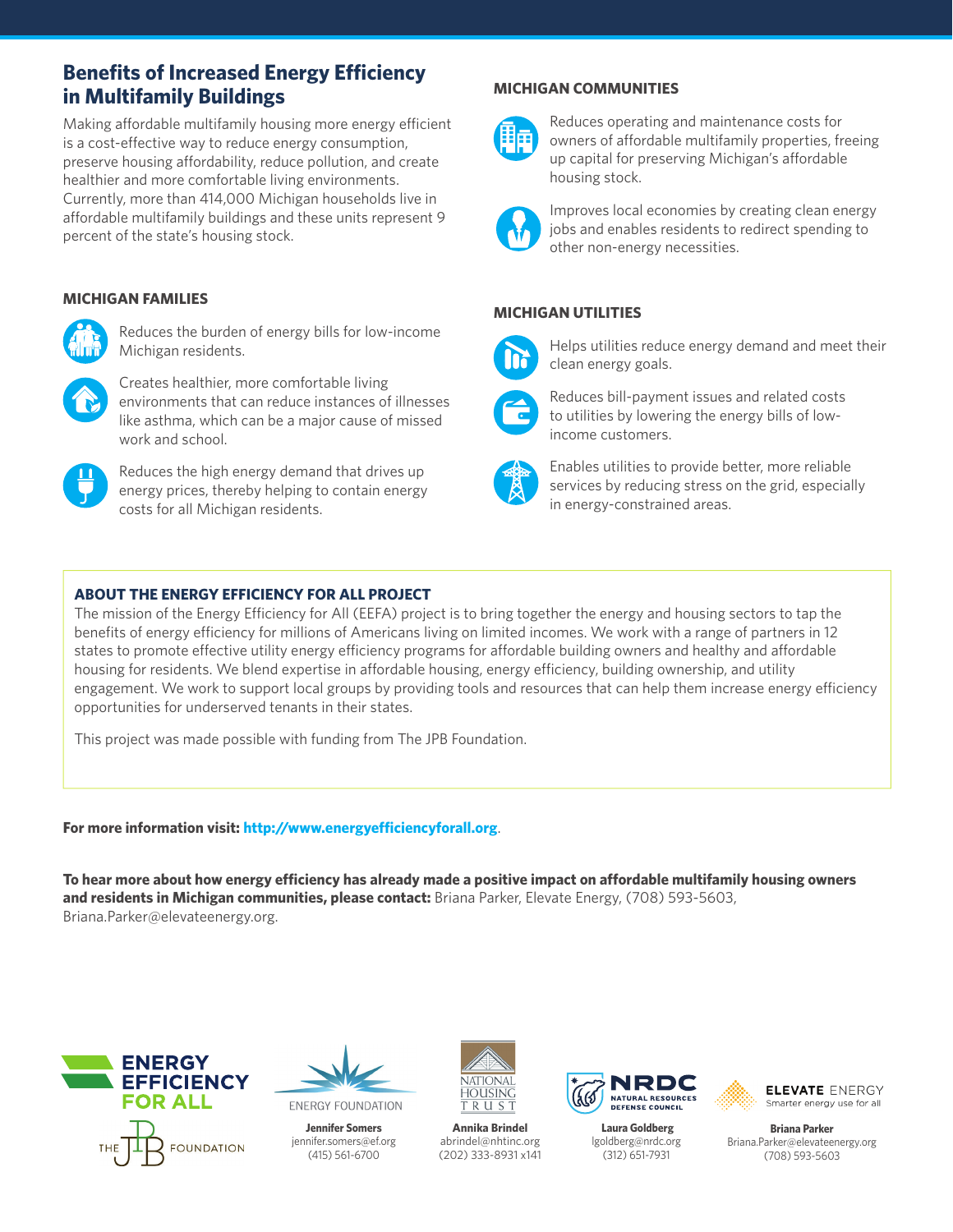| Michigan Incremental Annual Maximum Achievable Electric Potential Installed Costs by State by Utility (Base Case - No NEBs) (\$) |                              |                              |                              |                                     |                              |                              |                              |                              |                              |                               |
|----------------------------------------------------------------------------------------------------------------------------------|------------------------------|------------------------------|------------------------------|-------------------------------------|------------------------------|------------------------------|------------------------------|------------------------------|------------------------------|-------------------------------|
| <b>Utility</b>                                                                                                                   | Inc Installed<br>Cost Year 1 | Inc Installed<br>Cost Year 2 | Inc Installed<br>Cost Year 3 | Inc Installed<br><b>Cost Year 4</b> | Inc Installed<br>Cost Year 5 | Inc Installed<br>Cost Year 6 | Inc Installed<br>Cost Year 7 | Inc Installed<br>Cost Year 8 | Inc Installed<br>Cost Year 9 | Inc Installed<br>Cost Year 10 |
| Consumers                                                                                                                        | 3,033,751                    | 3,166,328                    | 3,288,568                    | 3,483,024                           | 3,642,320                    | 3,265,018                    | 3,517,125                    | 3,703,190                    | 3,875,115                    | 3,988,039                     |
| <b>DTE</b>                                                                                                                       | 4,090,931                    | 4,381,419                    | 5,717,644                    | 6,044,610                           | 6,347,485                    | 5,645,434                    | 6,123,231                    | 6,477,083                    | 6,804,530                    | 7,021,236                     |
| IMP                                                                                                                              | 172,334                      | 179,867                      | 186,812                      | 197,860                             | 206,911                      | 185,513                      | 199,837                      | 210,408                      | 220,177                      | 226,593                       |
| <b>UPPCO</b>                                                                                                                     | 49,639                       | 51,806                       | 53,804                       | 56,984                              | 59,589                       | 53,378                       | 57,500                       | 60,542                       | 63,353                       | 65,199                        |
| SEMCO                                                                                                                            | $\overline{\phantom{a}}$     |                              |                              |                                     |                              |                              |                              |                              |                              |                               |
|                                                                                                                                  |                              |                              |                              |                                     |                              |                              |                              |                              |                              |                               |
|                                                                                                                                  | Inc Installed                | Inc Installed                | Inc Installed                | Inc Installed                       | Inc Installed                | Inc Installed                | Inc Installed                | Inc Installed                | Inc Installed                | Inc Installed                 |
| <b>Utility</b>                                                                                                                   | Cost Year 11                 | Cost Year 12                 | Cost Year 13                 | Cost Year 14                        | Cost Year 15                 | Cost Year 16                 | Cost Year 17                 | Cost Year 18                 | Cost Year 19                 | Cost Year 20                  |
| Consumers                                                                                                                        | 3,959,094                    | 3,885,490                    | 3,771,145                    | 3,660,164                           | 3,552,449                    | 3,447,904                    | 3,346,435                    | 3,247,951                    | 3,152,366                    | 3,059,594                     |
| <b>DTE</b>                                                                                                                       | 6,980,661                    | 7,210,251                    | 6,998,034                    | 6,792,063                           | 6,592,153                    | 6,398,127                    | 6,209,810                    | 6,027,036                    | 5,849,641                    | 5,677,466                     |
| <b>IMP</b>                                                                                                                       | 224,948                      | 220,765                      | 214,268                      | 207,963                             | 201,843                      | 195,903                      | 190,137                      | 184,542                      | 179,111                      | 173,840                       |
| <b>UPPCO</b>                                                                                                                     | 64,727                       | 63,524                       | 61,654                       | 59,840                              | 58,079                       | 56,370                       | 54,711                       | 53,101                       | 51,538                       | 50,021                        |

|  |  | October 2019 addendum providing additional details from original analysis |
|--|--|---------------------------------------------------------------------------|
|--|--|---------------------------------------------------------------------------|

|              |                                             |                                             |                                             | Michigan Incremental Annual Maximum Achievable Electric Potential Non-Incentive Costs by State by Utility (Base Case—No NEBs) (\$) |                                             |                                             |                                             |                                             |                                             |                                              |
|--------------|---------------------------------------------|---------------------------------------------|---------------------------------------------|------------------------------------------------------------------------------------------------------------------------------------|---------------------------------------------|---------------------------------------------|---------------------------------------------|---------------------------------------------|---------------------------------------------|----------------------------------------------|
| Utility      | Inc Non-<br><b>Incentive Cost</b><br>Year 1 | Inc Non-<br><b>Incentive Cost</b><br>Year 2 | Inc Non-<br><b>Incentive Cost</b><br>Year 3 | Inc Non-<br><b>Incentive Cost</b><br>Year 4                                                                                        | Inc Non-<br><b>Incentive Cost</b><br>Year 5 | Inc Non-<br><b>Incentive Cost</b><br>Year 6 | Inc Non-<br><b>Incentive Cost</b><br>Year 7 | Inc Non-<br><b>Incentive Cost</b><br>Year 8 | Inc Non-<br><b>Incentive Cost</b><br>Year 9 | Inc Non-<br><b>Incentive Cost</b><br>Year 10 |
| Consumers    | 615,851                                     | 642,765                                     | 667,579                                     | 707,054                                                                                                                            | 739,391                                     | 662,799                                     | 713,976                                     | 751,748                                     | 786,648                                     | 809,572                                      |
| <b>DTE</b>   | 830,459                                     | 889,428                                     | 1,160,682                                   | 1,227,056                                                                                                                          | 1,288,539                                   | 1,146,023                                   | 1,243,016                                   | 1,314,848                                   | 1,381,320                                   | 1,425,311                                    |
| <b>IMP</b>   | 34,984                                      | 36,513                                      | 37,923                                      | 40,166                                                                                                                             | 42,003                                      | 37,659                                      | 40,567                                      | 42,713                                      | 44,696                                      | 45,998                                       |
| <b>UPPCO</b> | 10,077                                      | 10,517                                      | 10,922                                      | 11,568                                                                                                                             | 12,096                                      | 10,836                                      | 11,673                                      | 12,290                                      | 12,861                                      | 13,235                                       |
| SEMCO        | $\overline{\phantom{0}}$                    |                                             |                                             |                                                                                                                                    |                                             |                                             |                                             |                                             |                                             |                                              |
|              |                                             |                                             |                                             |                                                                                                                                    |                                             |                                             |                                             |                                             |                                             |                                              |
|              | Inc Non-                                    | Inc Non-                                    | Inc Non-                                    | Inc Non-                                                                                                                           | Inc Non-                                    | Inc Non-                                    | Inc Non-                                    | Inc Non-                                    | Inc Non-                                    | Inc Non-                                     |
| Utility      | <b>Incentive Cost</b><br>Year 11            | <b>Incentive Cost</b><br>Year 12            | <b>Incentive Cost</b><br>Year 13            | <b>Incentive Cost</b><br>Year 14                                                                                                   | <b>Incentive Cost</b><br>Year 15            | <b>Incentive Cost</b><br>Year 16            | <b>Incentive Cost</b><br>Year 17            | <b>Incentive Cost</b><br>Year 18            | <b>Incentive Cost</b><br>Year 19            | <b>Incentive Cost</b><br>Year 20             |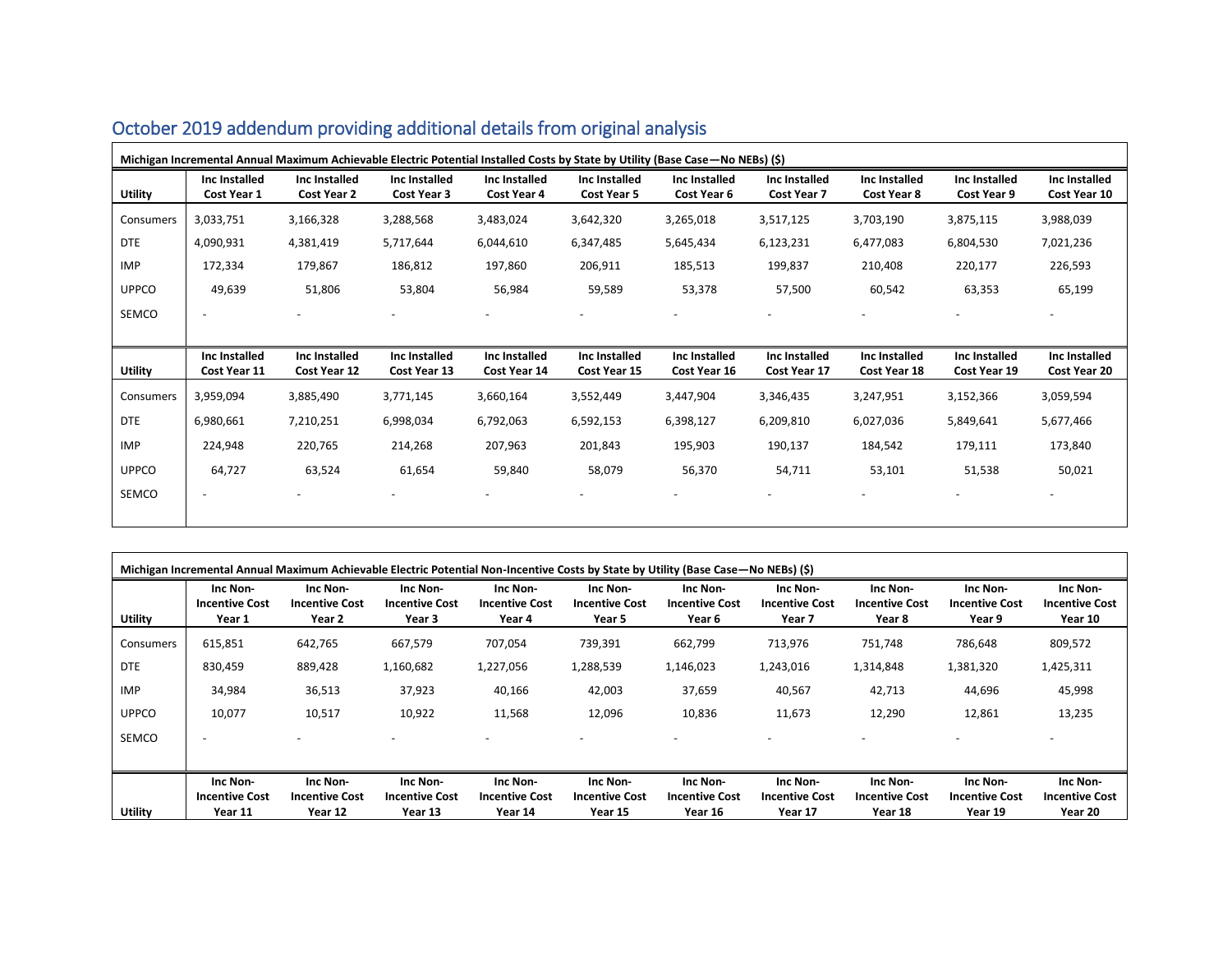| Consumers    | 803,696                  | 788,755                  | 765,542                  | 743,013   | 721,147                  | 699,924   | 679,326                  | 659,334                  | 639,930                  | 621,098                  |
|--------------|--------------------------|--------------------------|--------------------------|-----------|--------------------------|-----------|--------------------------|--------------------------|--------------------------|--------------------------|
| <b>DTE</b>   | 1,417,074                | 1,463,681                | 1,420,601                | 1,378,789 | 1,338,207                | 1,298,820 | 1,260,591                | 1,223,488                | 1,187,477                | 1,152,526                |
| IMP          | 45,664                   | 44,815                   | 43,496                   | 42,216    | 40,974                   | 39,768    | 38,598                   | 37,462                   | 36,359                   | 35,289                   |
| <b>UPPCO</b> | 13,140                   | 12,895                   | 12,516                   | 12,148    | 11,790                   | 11,443    | 11,106                   | 10,779                   | 10,462                   | 10,154                   |
| SEMCO        | $\overline{\phantom{a}}$ | $\overline{\phantom{a}}$ | $\overline{\phantom{0}}$ |           | $\overline{\phantom{0}}$ | <b>.</b>  | $\overline{\phantom{a}}$ | $\overline{\phantom{0}}$ | $\overline{\phantom{a}}$ | $\overline{\phantom{a}}$ |
|              |                          |                          |                          |           |                          |           |                          |                          |                          |                          |

|                |                               |                                     | Michigan Incremental Annual Maximum Achievable Electric Potential Installed Costs by State by Utility (High NEBs) (\$) |                               |                               |                               |                                     |                               |                               |                               |
|----------------|-------------------------------|-------------------------------------|------------------------------------------------------------------------------------------------------------------------|-------------------------------|-------------------------------|-------------------------------|-------------------------------------|-------------------------------|-------------------------------|-------------------------------|
| Utility        | Inc Installed<br>Cost Year 1  | Inc Installed<br><b>Cost Year 2</b> | Inc Installed<br>Cost Year 3                                                                                           | Inc Installed<br>Cost Year 4  | Inc Installed<br>Cost Year 5  | Inc Installed<br>Cost Year 6  | Inc Installed<br><b>Cost Year 7</b> | Inc Installed<br>Cost Year 8  | Inc Installed<br>Cost Year 9  | Inc Installed<br>Cost Year 10 |
| Consumers      | 3,639,466                     | 4,151,392                           | 4,630,292                                                                                                              | 5,348,909                     | 6,021,533                     | 6,330,539                     | 7,613,851                           | 8,573,530                     | 9,470,215                     | 10,077,768                    |
| <b>DTE</b>     | 6,397,070                     | 6,942,677                           | 7,450,927                                                                                                              | 8,028,474                     | 8,565,684                     | 8,047,148                     | 8,700,700                           | 16,041,410                    | 17,713,660                    | 18,847,102                    |
| <b>IMP</b>     | 206,742                       | 235,824                             | 263,030                                                                                                                | 303,854                       | 342,065                       | 359,654                       | 432,556                             | 487,074                       | 538,013                       | 572,527                       |
| <b>UPPCO</b>   | 59,549                        | 67,923                              | 75,757                                                                                                                 | 87,513                        | 98,516                        | 103,534                       | 124,529                             | 140,228                       | 154,897                       | 164,836                       |
| SEMCO          |                               |                                     |                                                                                                                        |                               |                               |                               |                                     |                               |                               | $\overline{\phantom{a}}$      |
|                |                               |                                     |                                                                                                                        |                               |                               |                               |                                     |                               |                               |                               |
| <b>Utility</b> | Inc Installed<br>Cost Year 11 | Inc Installed<br>Cost Year 12       | Inc Installed<br>Cost Year 13                                                                                          | Inc Installed<br>Cost Year 14 | Inc Installed<br>Cost Year 15 | Inc Installed<br>Cost Year 16 | Inc Installed<br>Cost Year 17       | Inc Installed<br>Cost Year 18 | Inc Installed<br>Cost Year 19 | Inc Installed<br>Cost Year 20 |
| Consumers      | 10,226,527                    | 10,142,126                          | 9,844,391                                                                                                              | 9,555,396                     | 9,274,885                     | 9,002,607                     | 8,738,323                           | 8,481,796                     | 8,232,800                     | 7,991,113                     |
| <b>DTE</b>     | 19,122,259                    | 18,963,078                          | 18,406,494                                                                                                             | 17,866,245                    | 17,341,852                    | 16,832,849                    | 16,338,785                          | 15,859,222                    | 15,393,734                    | 14,947,745                    |
| <b>IMP</b>     | 580,976                       | 576,181                             | 559,266                                                                                                                | 542,848                       | 526,912                       | 511,444                       | 496,430                             | 481,856                       | 467,711                       | 453,980                       |
| <b>UPPCO</b>   | 167,271                       | 165,892                             | 161,022                                                                                                                | 156,295                       | 151,706                       | 147,253                       | 142,930                             | 138,734                       | 134,661                       | 130,708                       |
| SEMCO          | $\overline{\phantom{a}}$      |                                     |                                                                                                                        |                               |                               |                               |                                     |                               |                               | $\overline{\phantom{0}}$      |
|                |                               |                                     |                                                                                                                        |                               |                               |                               |                                     |                               |                               |                               |

| Michigan Incremental Annual Maximum Achievable Electric Potential Non-Incentive Costs by State by Utility (High NEBs) (\$) |                                             |                                             |                                             |                                             |                                             |                                             |                                             |                                             |                                             |                                              |
|----------------------------------------------------------------------------------------------------------------------------|---------------------------------------------|---------------------------------------------|---------------------------------------------|---------------------------------------------|---------------------------------------------|---------------------------------------------|---------------------------------------------|---------------------------------------------|---------------------------------------------|----------------------------------------------|
| Utility                                                                                                                    | Inc Non-<br><b>Incentive Cost</b><br>Year 1 | Inc Non-<br><b>Incentive Cost</b><br>Year 2 | Inc Non-<br><b>Incentive Cost</b><br>Year 3 | Inc Non-<br><b>Incentive Cost</b><br>Year 4 | Inc Non-<br><b>Incentive Cost</b><br>Year 5 | Inc Non-<br><b>Incentive Cost</b><br>Year 6 | Inc Non-<br><b>Incentive Cost</b><br>Year 7 | Inc Non-<br><b>Incentive Cost</b><br>Year 8 | Inc Non-<br><b>Incentive Cost</b><br>Year 9 | Inc Non-<br><b>Incentive Cost</b><br>Year 10 |
| Consumers                                                                                                                  | 738.812                                     | 842,732                                     | 939.949                                     | 1,085,829                                   | 1,222,371                                   | 1,285,099                                   | 1,545,612                                   | 1,740,427                                   | 1,922,454                                   | 2,045,787                                    |
| <b>DTE</b>                                                                                                                 | 1,298,605                                   | 1,409,363                                   | 1,512,538                                   | 1,629,780                                   | 1,738,834                                   | 1,633,571                                   | 1,766,242                                   | 3,256,406                                   | 3,595,873                                   | 3,825,962                                    |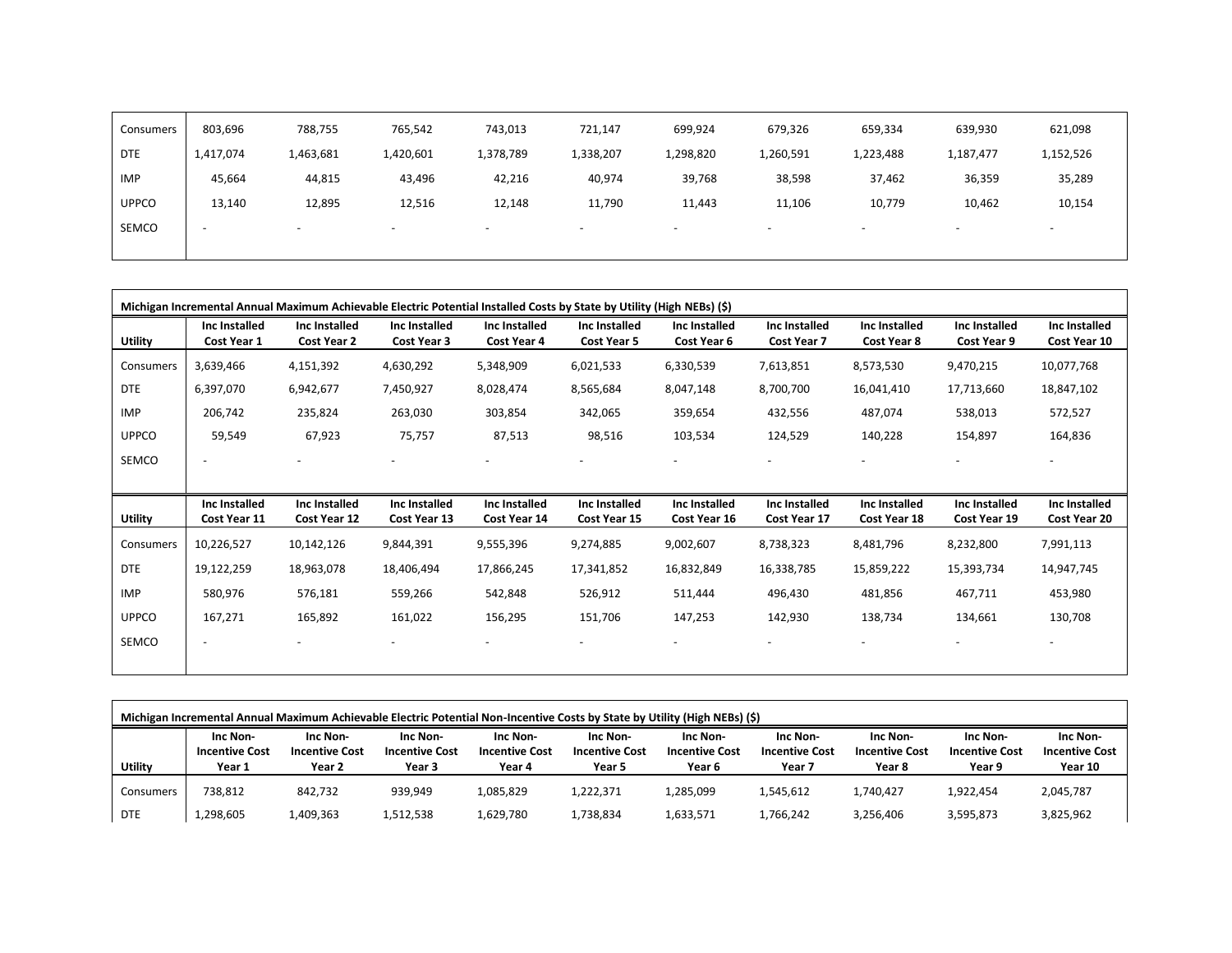| <b>IMP</b>   | 41,969                                       | 47,872                                       | 53,395                                       | 61,682                                       | 69,439                                       | 73,010                                       | 87,809                                       | 98,876                                       | 109,217                                      | 116,223                                      |
|--------------|----------------------------------------------|----------------------------------------------|----------------------------------------------|----------------------------------------------|----------------------------------------------|----------------------------------------------|----------------------------------------------|----------------------------------------------|----------------------------------------------|----------------------------------------------|
| <b>UPPCO</b> | 12,088                                       | 13,788                                       | 15,379                                       | 17,765                                       | 19,999                                       | 21,017                                       | 25,279                                       | 28,466                                       | 31,444                                       | 33,462                                       |
| SEMCO        | $\overline{\phantom{a}}$                     |                                              | $\overline{\phantom{0}}$                     | $\overline{\phantom{a}}$                     |                                              | $\overline{\phantom{a}}$                     |                                              |                                              | $\overline{\phantom{a}}$                     | $\overline{\phantom{a}}$                     |
| Utility      | Inc Non-<br><b>Incentive Cost</b><br>Year 11 | Inc Non-<br><b>Incentive Cost</b><br>Year 12 | Inc Non-<br><b>Incentive Cost</b><br>Year 13 | Inc Non-<br><b>Incentive Cost</b><br>Year 14 | Inc Non-<br><b>Incentive Cost</b><br>Year 15 | Inc Non-<br><b>Incentive Cost</b><br>Year 16 | Inc Non-<br><b>Incentive Cost</b><br>Year 17 | Inc Non-<br><b>Incentive Cost</b><br>Year 18 | Inc Non-<br><b>Incentive Cost</b><br>Year 19 | Inc Non-<br><b>Incentive Cost</b><br>Year 20 |
| Consumers    | 2,075,985                                    | 2,058,852                                    | 1,998,411                                    | 1,939,745                                    | 1,882,802                                    | 1,827,529                                    | 1,773,880                                    | 1,721,805                                    | 1,671,258                                    | 1,622,196                                    |
| <b>DTE</b>   | 3,881,818                                    | 3,849,505                                    | 3,736,518                                    | 3,626,848                                    | 3,520,396                                    | 3,417,068                                    | 3,316,773                                    | 3,219,422                                    | 3,124,928                                    | 3,034,392                                    |
| IMP          | 117,938                                      | 116,965                                      | 113,531                                      | 110,198                                      | 106,963                                      | 103,823                                      | 100,775                                      | 97,817                                       | 94,945                                       | 92,158                                       |
| <b>UPPCO</b> | 33,956                                       | 33,676                                       | 32,687                                       | 31,728                                       | 30,796                                       | 29,892                                       | 29,015                                       | 28,163                                       | 27,336                                       | 26,534                                       |
| SEMCO        | $\overline{\phantom{a}}$                     |                                              | $\overline{\phantom{0}}$                     | $\overline{\phantom{0}}$                     | $\overline{\phantom{m}}$                     | $\overline{\phantom{a}}$                     |                                              |                                              | $\overline{\phantom{0}}$                     | $\overline{\phantom{a}}$                     |

|                |                                     |                               |                               | Michigan Incremental Annual Maximum Achievable Electric Potential by State by Utility (Base Case - No NEBs) |                               |                                     |                               |                               |                               |                               |
|----------------|-------------------------------------|-------------------------------|-------------------------------|-------------------------------------------------------------------------------------------------------------|-------------------------------|-------------------------------------|-------------------------------|-------------------------------|-------------------------------|-------------------------------|
| Utility        | <b>Inc Ann Elec</b><br>Year 1 (kWh) | Inc Ann Elec<br>Year 2 (kWh)  | Inc Ann Elec<br>Year 3 (kWh)  | <b>Inc Ann Elec</b><br>Year 4 (kWh)                                                                         | Inc Ann Elec<br>Year 5 (kWh)  | <b>Inc Ann Elec</b><br>Year 6 (kWh) | Inc Ann Elec<br>Year 7 (kWh)  | Inc Ann Elec<br>Year 8 (kWh)  | Inc Ann Elec<br>Year 9 (kWh)  | Inc Ann Elec<br>Year 10 (kWh) |
| Consumers      | 19,313,001                          | 20,088,343                    | 20,863,588                    | 21,872,680                                                                                                  | 22,855,620                    | 22,871,169                          | 24,296,303                    | 25,519,918                    | 26,742,625                    | 27,763,670                    |
| <b>DTE</b>     | 11,901,939                          | 13,102,650                    | 26,311,350                    | 27,825,033                                                                                                  | 29,338,311                    | 29,357,455                          | 31,557,423                    | 33,444,660                    | 35,330,489                    | 36,903,364                    |
| IMP            | 1,096,933                           | 1,140,974                     | 1,185,009                     | 1,242,329                                                                                                   | 1,298,164                     | 1,299,129                           | 1,380,092                     | 1,449,606                     | 1,519,068                     | 1,577,074                     |
| <b>UPPCO</b>   | 316,164                             | 328,853                       | 341,541                       | 358,053                                                                                                     | 374,138                       | 374,305                             | 397,616                       | 417,631                       | 437,631                       | 454,332                       |
| SEMCO          |                                     |                               |                               | -                                                                                                           |                               |                                     |                               |                               |                               |                               |
|                |                                     |                               |                               |                                                                                                             |                               |                                     |                               |                               |                               |                               |
| <b>Utility</b> | Inc Ann Elec<br>Year 11 (kWh)       | Inc Ann Elec<br>Year 12 (kWh) | Inc Ann Elec<br>Year 13 (kWh) | Inc Ann Elec<br>Year 14 (kWh)                                                                               | Inc Ann Elec<br>Year 15 (kWh) | Inc Ann Elec<br>Year 16 (kWh)       | Inc Ann Elec<br>Year 17 (kWh) | Inc Ann Elec<br>Year 18 (kWh) | Inc Ann Elec<br>Year 19 (kWh) | Inc Ann Elec<br>Year 20 (kWh) |
| Consumers      | 28,161,521                          | 28,358,493                    | 28,354,716                    | 28,350,939                                                                                                  | 28,347,163                    | 28,343,386                          | 28,339,609                    | 28,335,833                    | 28,332,056                    | 28,328,279                    |
| <b>DTE</b>     | 37,520,779                          | 43,869,134                    | 43,863,275                    | 43,857,416                                                                                                  | 43,851,557                    | 43,845,697                          | 43,839,838                    | 43,833,979                    | 43,828,120                    | 43,822,261                    |
| <b>IMP</b>     | 1,599,676                           | 1,610,867                     | 1,610,652                     | 1,610,438                                                                                                   | 1,610,223                     | 1,610,009                           | 1,609,794                     | 1,609,579                     | 1,609,365                     | 1,609,150                     |
| <b>UPPCO</b>   | 460,839                             | 464,061                       | 463,999                       | 463,937                                                                                                     | 463,875                       | 463,814                             | 463,752                       | 463,690                       | 463,628                       | 463,566                       |
| SEMCO          | $\overline{\phantom{a}}$            | $\overline{\phantom{a}}$      | $\overline{\phantom{a}}$      | -                                                                                                           | $\overline{\phantom{a}}$      | $\overline{\phantom{a}}$            | $\overline{\phantom{a}}$      |                               |                               | -                             |
|                |                                     |                               |                               |                                                                                                             |                               |                                     |                               |                               |                               |                               |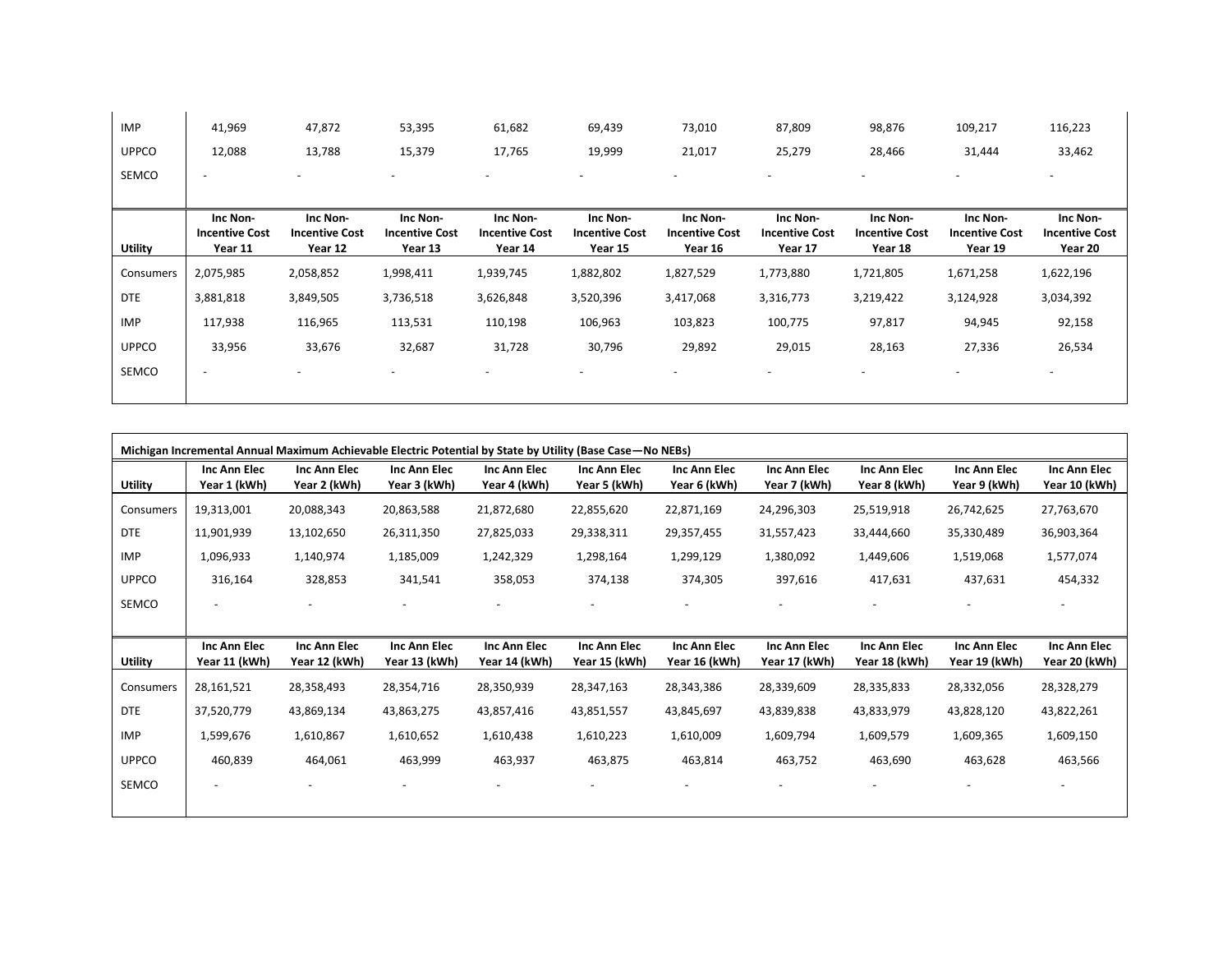|                |                               |                               |                               | Michigan Incremental Annual Maximum Achievable Electric Potential by State by Utility (High NEBs) |                               |                               |                               |                               |                               |                               |
|----------------|-------------------------------|-------------------------------|-------------------------------|---------------------------------------------------------------------------------------------------|-------------------------------|-------------------------------|-------------------------------|-------------------------------|-------------------------------|-------------------------------|
| <b>Utility</b> | Inc Ann Elec<br>Year 1 (kWh)  | Inc Ann Elec<br>Year 2 (kWh)  | Inc Ann Elec<br>Year 3 (kWh)  | Inc Ann Elec<br>Year 4 (kWh)                                                                      | Inc Ann Elec<br>Year 5 (kWh)  | Inc Ann Elec<br>Year 6 (kWh)  | Inc Ann Elec<br>Year 7 (kWh)  | Inc Ann Elec<br>Year 8 (kWh)  | Inc Ann Elec<br>Year 9 (kWh)  | Inc Ann Elec<br>Year 10 (kWh) |
| Consumers      | 19,648,998                    | 20,626,110                    | 21,602,950                    | 22,850,901                                                                                        | 24,098,230                    | 24,435,037                    | 26,316,429                    | 27,923,278                    | 29,527,962                    | 30,857,764                    |
| <b>DTE</b>     | 30,364,839                    | 31,774,933                    | 33,184,702                    | 34,909,738                                                                                        | 36,633,891                    | 36,829,212                    | 39,212,823                    | 43,274,768                    | 45,757,169                    | 47,815,460                    |
| IMP            | 1,116,019                     | 1,171,522                     | 1,227,009                     | 1,297,898                                                                                         | 1,368,752                     | 1,387,966                     | 1,494,847                     | 1,586,131                     | 1,677,292                     | 1,752,837                     |
| <b>UPPCO</b>   | 321,661                       | 337,652                       | 353,638                       | 374,058                                                                                           | 394,469                       | 399,893                       | 430,668                       | 456,953                       | 483,203                       | 504,956                       |
| SEMCO          | $\overline{\phantom{a}}$      | $\overline{\phantom{a}}$      | $\overline{\phantom{a}}$      | $\qquad \qquad \blacksquare$                                                                      |                               |                               | $\overline{\phantom{a}}$      | $\overline{\phantom{a}}$      |                               | $\overline{\phantom{a}}$      |
|                |                               |                               |                               |                                                                                                   |                               |                               |                               |                               |                               |                               |
|                |                               |                               |                               |                                                                                                   |                               |                               |                               |                               |                               |                               |
| <b>Utility</b> | Inc Ann Elec<br>Year 11 (kWh) | Inc Ann Elec<br>Year 12 (kWh) | Inc Ann Elec<br>Year 13 (kWh) | Inc Ann Elec<br>Year 14 (kWh)                                                                     | Inc Ann Elec<br>Year 15 (kWh) | Inc Ann Elec<br>Year 16 (kWh) | Inc Ann Elec<br>Year 17 (kWh) | Inc Ann Elec<br>Year 18 (kWh) | Inc Ann Elec<br>Year 19 (kWh) | Inc Ann Elec<br>Year 20 (kWh) |
| Consumers      | 31,394,466                    | 31,658,155                    | 31,649,143                    | 31,640,131                                                                                        | 31,631,118                    | 31,622,106                    | 31,613,094                    | 31,604,081                    | 31,595,069                    | 31,586,057                    |
| <b>DTE</b>     | 48,645,144                    | 49,053,371                    | 49,040,582                    | 49,027,793                                                                                        | 49,015,004                    | 49,002,215                    | 48,989,426                    | 48,976,637                    | 48,963,848                    | 48,960,468                    |
| <b>IMP</b>     | 1,783,327                     | 1,798,308                     | 1,797,796                     | 1,797,284                                                                                         | 1,796,772                     | 1,796,260                     | 1,795,748                     | 1,795,236                     | 1,794,724                     | 1,794,212                     |
| <b>UPPCO</b>   | 513,735                       | 518,048                       | 517,901                       | 517,753                                                                                           | 517,606                       | 517,458                       | 517,311                       | 517,163                       | 517,016                       | 516,868                       |
| SEMCO          | $\overline{\phantom{a}}$      | $\overline{\phantom{a}}$      | $\overline{\phantom{a}}$      | $\overline{\phantom{a}}$                                                                          | $\overline{\phantom{a}}$      |                               | $\overline{\phantom{a}}$      | $\overline{\phantom{a}}$      |                               |                               |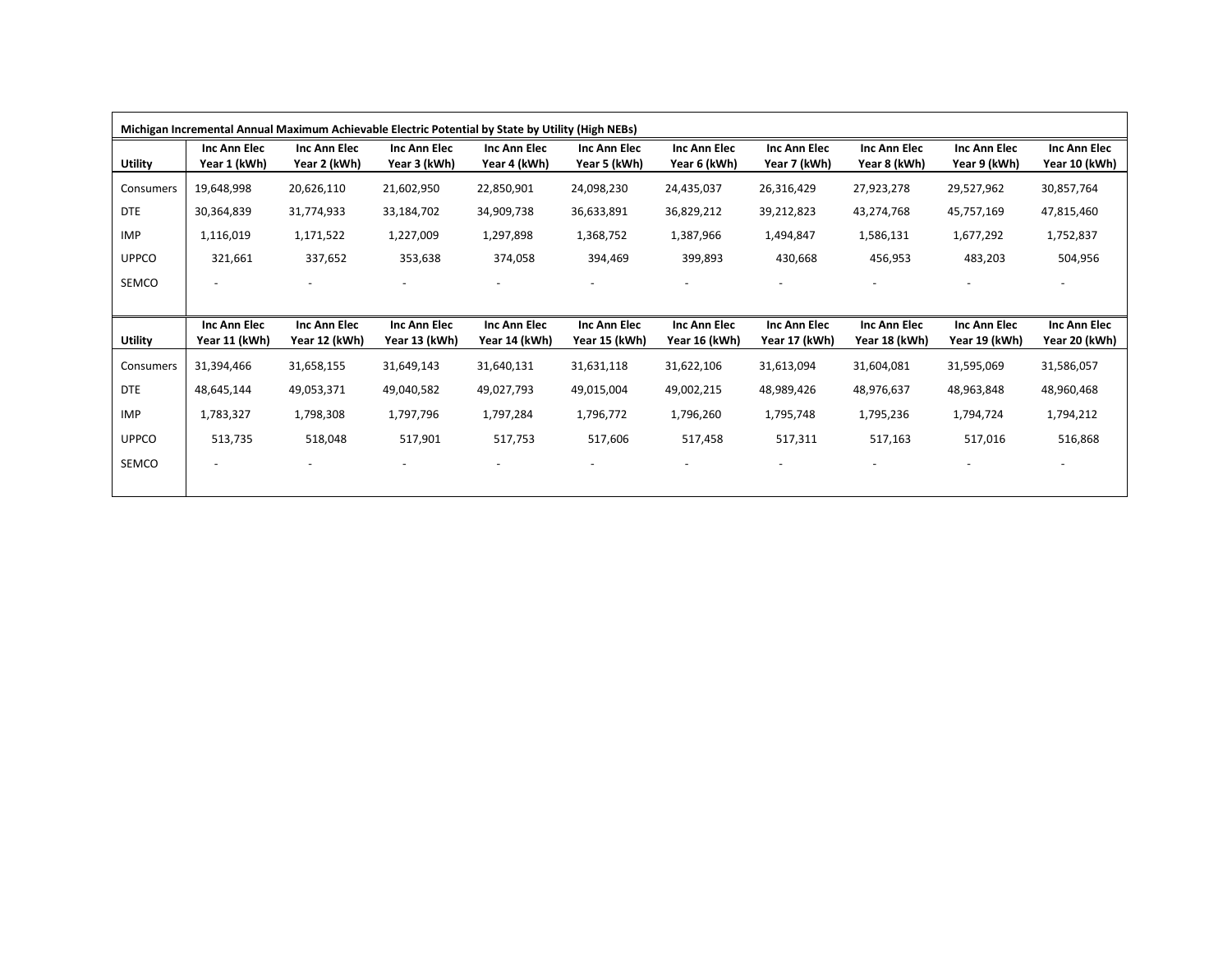|                |                               | Michigan Incremental Annual Maximum Achievable Gas Potential Installed Costs by State by Utility (Base Case-No NEBs) (\$) |                               |                               |                                     |                               |                               |                               |                               |                               |
|----------------|-------------------------------|---------------------------------------------------------------------------------------------------------------------------|-------------------------------|-------------------------------|-------------------------------------|-------------------------------|-------------------------------|-------------------------------|-------------------------------|-------------------------------|
| <b>Utility</b> | Inc Installed<br>Cost Year 1  | Inc Installed<br>Cost Year 2                                                                                              | Inc Installed<br>Cost Year 3  | Inc Installed<br>Cost Year 4  | Inc Installed<br><b>Cost Year 5</b> | Inc Installed<br>Cost Year 6  | Inc Installed<br>Cost Year 7  | Inc Installed<br>Cost Year 8  | Inc Installed<br>Cost Year 9  | Inc Installed<br>Cost Year 10 |
| Consumers      | 445,482                       | 712,345                                                                                                                   | 962,644                       | 1,334,517                     | 1,682,277                           | 2,136,207                     | 2,810,660                     | 3,316,972                     | 3,786,344                     | 4,105,040                     |
| <b>DTE</b>     | 567,134                       | 906,860                                                                                                                   | 1,225,500                     | 1,698,891                     | 2,141,587                           | 2,719,426                     | 3,577,973                     | 4,222,488                     | 4,819,982                     | 5,225,675                     |
| <b>IMP</b>     |                               |                                                                                                                           |                               |                               |                                     |                               |                               |                               |                               | $\overline{\phantom{a}}$      |
| <b>UPPCO</b>   |                               | $\overline{\phantom{a}}$                                                                                                  | $\overline{\phantom{m}}$      |                               |                                     | $\overline{a}$                | ٠                             | $\overline{\phantom{a}}$      |                               | $\overline{\phantom{a}}$      |
| SEMCO          | 64,090                        | 102,464                                                                                                                   | 138,457                       | 191,907                       | 241,892                             | 307,122                       | 404,022                       | 476,771                       | 544,214                       | 590,015                       |
|                |                               |                                                                                                                           |                               |                               |                                     |                               |                               |                               |                               |                               |
|                |                               |                                                                                                                           |                               |                               |                                     |                               |                               |                               |                               |                               |
| <b>Utility</b> | Inc Installed<br>Cost Year 11 | Inc Installed<br>Cost Year 12                                                                                             | Inc Installed<br>Cost Year 13 | Inc Installed<br>Cost Year 14 | Inc Installed<br>Cost Year 15       | Inc Installed<br>Cost Year 16 | Inc Installed<br>Cost Year 17 | Inc Installed<br>Cost Year 18 | Inc Installed<br>Cost Year 19 | Inc Installed<br>Cost Year 20 |
| Consumers      | 4,190,725                     | 4,158,331                                                                                                                 | 4,018,503                     | 3,883,292                     | 3,752,549                           | 3,626,127                     | 3,503,886                     | 3,385,690                     | 3,271,407                     | 3,160,909                     |
| <b>DTE</b>     | 5,334,737                     | 5,293,495                                                                                                                 | 5,115,498                     | 4,943,379                     | 4,776,947                           | 4,616,016                     | 4,460,407                     | 4,309,947                     | 4,164,467                     | 4,023,806                     |
| <b>IMP</b>     |                               |                                                                                                                           |                               |                               |                                     |                               |                               |                               |                               |                               |
| <b>UPPCO</b>   |                               |                                                                                                                           |                               |                               |                                     |                               |                               |                               |                               |                               |
| SEMCO          | 602,309                       | 597,646                                                                                                                   | 577,553                       | 558,123                       | 539,336                             | 521,169                       | 503,603                       | 486,619                       | 470,196                       | 454,317                       |

|                |                                              |                                              |                                              | Michigan Incremental Annual Maximum Achievable Gas Potential Non-Incentive Costs by State by Utility (Base Case—No NEBs) (\$) |                                              |                                              |                                              |                                              |                                              |                                              |
|----------------|----------------------------------------------|----------------------------------------------|----------------------------------------------|-------------------------------------------------------------------------------------------------------------------------------|----------------------------------------------|----------------------------------------------|----------------------------------------------|----------------------------------------------|----------------------------------------------|----------------------------------------------|
| <b>Utility</b> | Inc Non-<br><b>Incentive Cost</b><br>Year 1  | Inc Non-<br><b>Incentive Cost</b><br>Year 2  | Inc Non-<br><b>Incentive Cost</b><br>Year 3  | Inc Non-<br><b>Incentive Cost</b><br>Year 4                                                                                   | Inc Non-<br><b>Incentive Cost</b><br>Year 5  | Inc Non-<br><b>Incentive Cost</b><br>Year 6  | Inc Non-<br><b>Incentive Cost</b><br>Year 7  | Inc Non-<br><b>Incentive Cost</b><br>Year 8  | Inc Non-<br><b>Incentive Cost</b><br>Year 9  | Inc Non-<br><b>Incentive Cost</b><br>Year 10 |
| Consumers      | 90,433                                       | 144,606                                      | 195,417                                      | 270,907                                                                                                                       | 341,502                                      | 433,650                                      | 570,564                                      | 673,345                                      | 768,628                                      | 833,323                                      |
| <b>DTE</b>     | 115,128                                      | 184,093                                      | 248,776                                      | 344,875                                                                                                                       | 434,742                                      | 552,044                                      | 726,329                                      | 857,165                                      | 978,456                                      | 1,060,812                                    |
| <b>IMP</b>     |                                              |                                              |                                              |                                                                                                                               |                                              |                                              |                                              |                                              |                                              |                                              |
| <b>UPPCO</b>   |                                              |                                              |                                              |                                                                                                                               |                                              |                                              |                                              |                                              |                                              |                                              |
| SEMCO          | 13,010                                       | 20,800                                       | 28,107                                       | 38,957                                                                                                                        | 49,104                                       | 62,346                                       | 82,016                                       | 96,785                                       | 110,475                                      | 119,773                                      |
| <b>Utility</b> | Inc Non-<br><b>Incentive Cost</b><br>Year 11 | Inc Non-<br><b>Incentive Cost</b><br>Year 12 | Inc Non-<br><b>Incentive Cost</b><br>Year 13 | Inc Non-<br><b>Incentive Cost</b><br>Year 14                                                                                  | Inc Non-<br><b>Incentive Cost</b><br>Year 15 | Inc Non-<br><b>Incentive Cost</b><br>Year 16 | Inc Non-<br><b>Incentive Cost</b><br>Year 17 | Inc Non-<br><b>Incentive Cost</b><br>Year 18 | Inc Non-<br><b>Incentive Cost</b><br>Year 19 | Inc Non-<br><b>Incentive Cost</b><br>Year 20 |
| Consumers      | 850,717                                      | 844,141                                      | 815,756                                      | 788,308                                                                                                                       | 761,767                                      | 736,104                                      | 711,289                                      | 687,295                                      | 664,096                                      | 641,665                                      |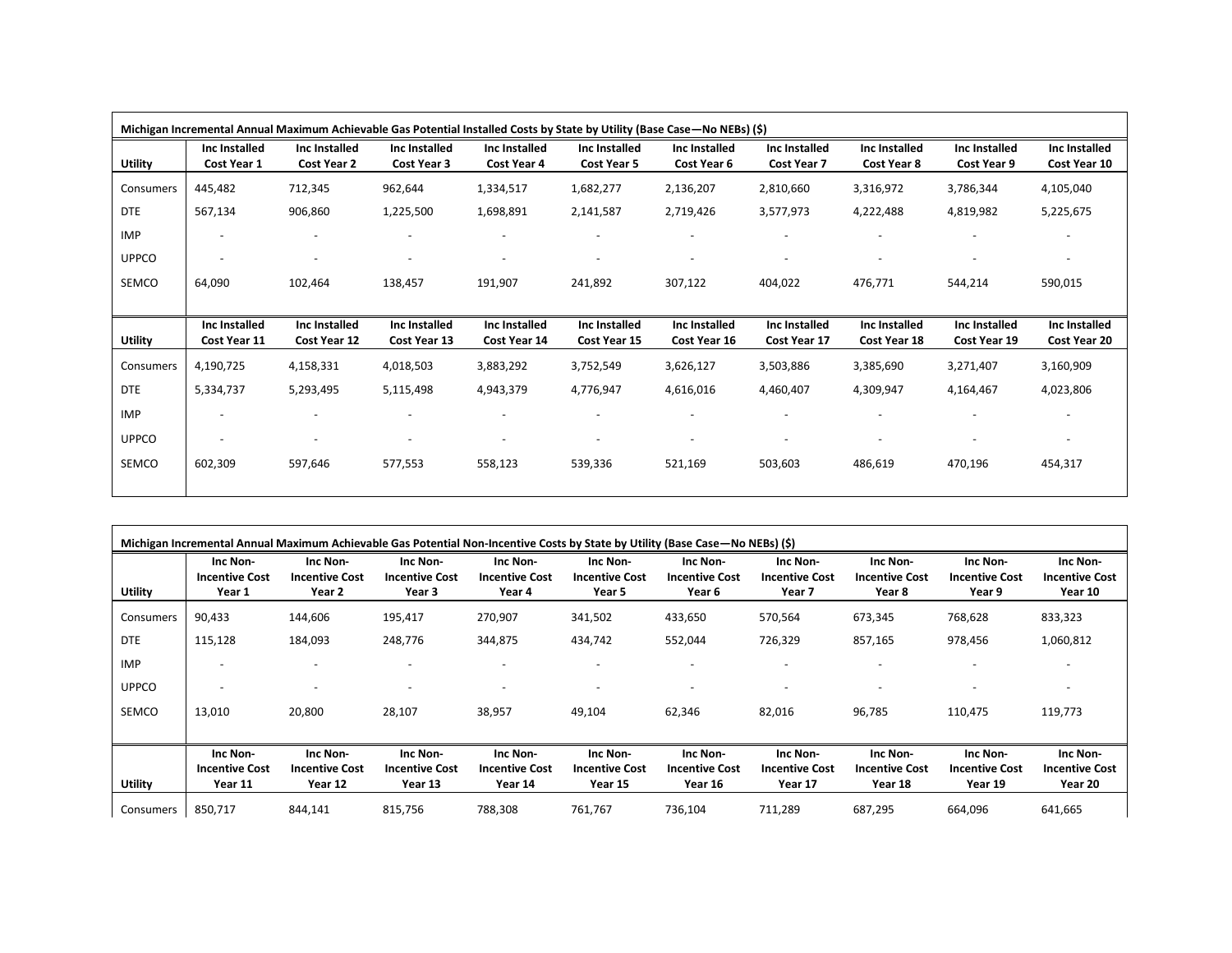| <b>DTE</b>   | 1,082,952                | 1,074,579 | 1,038,446                | 1,003,506                | 969,720                  | 937,051 | 905,463                  | 874,919                  | 845,387                  | 816,833 |
|--------------|--------------------------|-----------|--------------------------|--------------------------|--------------------------|---------|--------------------------|--------------------------|--------------------------|---------|
| <b>IMP</b>   | $\overline{\phantom{0}}$ |           | $\overline{\phantom{a}}$ | $\overline{\phantom{0}}$ | $\overline{\phantom{0}}$ |         | $\overline{\phantom{0}}$ | $\overline{\phantom{a}}$ |                          |         |
| <b>UPPCO</b> | $\overline{\phantom{0}}$ |           | $\overline{\phantom{a}}$ | $\overline{\phantom{0}}$ | $\overline{\phantom{a}}$ |         | $\overline{\phantom{0}}$ | $\overline{\phantom{a}}$ | $\overline{\phantom{a}}$ |         |
| SEMCO        | 122,269                  | 121,322   | 117,243                  | 113,299                  | 109,485                  | 105,797 | 102,231                  | 98,784                   | 95,450                   | 92,226  |
|              |                          |           |                          |                          |                          |         |                          |                          |                          |         |

| Michigan Incremental Annual Maximum Achievable Gas Potential Installed Costs by State by Utility (High NEBs) (\$) |                               |                               |                               |                               |                               |                               |                                     |                               |                               |                               |
|-------------------------------------------------------------------------------------------------------------------|-------------------------------|-------------------------------|-------------------------------|-------------------------------|-------------------------------|-------------------------------|-------------------------------------|-------------------------------|-------------------------------|-------------------------------|
| Utility                                                                                                           | Inc Installed<br>Cost Year 1  | Inc Installed<br>Cost Year 2  | Inc Installed<br>Cost Year 3  | Inc Installed<br>Cost Year 4  | Inc Installed<br>Cost Year 5  | Inc Installed<br>Cost Year 6  | Inc Installed<br><b>Cost Year 7</b> | Inc Installed<br>Cost Year 8  | Inc Installed<br>Cost Year 9  | Inc Installed<br>Cost Year 10 |
| Consumers                                                                                                         | 1,333,575                     | 1,859,523                     | 2,353,063                     | 2,961,070                     | 3,530,028                     | 4,154,588                     | 4,966,784                           | 5,586,954                     | 6,161,723                     | 6,564,415                     |
| <b>DTE</b>                                                                                                        | 1,688,429                     | 2,349,222                     | 2,969,275                     | 3,769,453                     | 4,493,717                     | 5,194,130                     | 6,184,840                           | 6,942,629                     | 7,644,587                     | 8,137,784                     |
| <b>IMP</b>                                                                                                        |                               |                               |                               |                               |                               |                               |                                     |                               |                               |                               |
| <b>UPPCO</b>                                                                                                      | $\overline{\phantom{0}}$      |                               | ٠                             | $\overline{\phantom{a}}$      | $\overline{\phantom{a}}$      | $\overline{\phantom{a}}$      | $\overline{\phantom{a}}$            | $\overline{\phantom{a}}$      | $\overline{\phantom{a}}$      | $\overline{\phantom{a}}$      |
| SEMCO                                                                                                             | 191,778                       | 267,362                       | 338,289                       | 425,654                       | 507,409                       | 597,176                       | 713,882                             | 803,002                       | 885,600                       | 943,477                       |
| <b>Utility</b>                                                                                                    | Inc Installed<br>Cost Year 11 | Inc Installed<br>Cost Year 12 | Inc Installed<br>Cost Year 13 | Inc Installed<br>Cost Year 14 | Inc Installed<br>Cost Year 15 | Inc Installed<br>Cost Year 16 | Inc Installed<br>Cost Year 17       | Inc Installed<br>Cost Year 18 | Inc Installed<br>Cost Year 19 | Inc Installed<br>Cost Year 20 |
| Consumers                                                                                                         | 6,604,361                     | 6,514,238                     | 6,305,791                     | 6,103,960                     | 5,908,537                     | 5,719,320                     | 5,536,112                           | 5,358,725                     | 5,186,975                     | 5,020,683                     |
| <b>DTE</b>                                                                                                        | 8,178,664                     | 8,062,666                     | 7,804,013                     | 7,553,588                     | 7,311,130                     | 7,076,388                     | 6,849,118                           | 6,629,084                     | 6,416,057                     | 6,209,815                     |
| <b>IMP</b>                                                                                                        | $\overline{\phantom{a}}$      |                               |                               | $\overline{\phantom{a}}$      |                               | $\overline{\phantom{a}}$      | $\overline{\phantom{a}}$            | $\overline{\phantom{a}}$      |                               | $\overline{\phantom{a}}$      |
| <b>UPPCO</b>                                                                                                      | $\overline{\phantom{a}}$      |                               | -                             | $\overline{\phantom{a}}$      |                               | $\overline{\phantom{a}}$      | $\qquad \qquad \blacksquare$        | $\overline{\phantom{a}}$      |                               | $\overline{\phantom{0}}$      |
| SEMCO                                                                                                             | 949,201                       | 936,243                       | 906,288                       | 877,284                       | 849,200                       | 822,008                       | 795,680                             | 770,188                       | 745,506                       | 721,609                       |

| Michigan Incremental Annual Maximum Achievable Gas Potential Non-Incentive Costs by State by Utility (High NEBs) (\$) |                                             |                                             |                                             |                                             |                                             |                                             |                                             |                                             |                                             |                                              |
|-----------------------------------------------------------------------------------------------------------------------|---------------------------------------------|---------------------------------------------|---------------------------------------------|---------------------------------------------|---------------------------------------------|---------------------------------------------|---------------------------------------------|---------------------------------------------|---------------------------------------------|----------------------------------------------|
| Utility                                                                                                               | Inc Non-<br><b>Incentive Cost</b><br>Year 1 | Inc Non-<br><b>Incentive Cost</b><br>Year 2 | Inc Non-<br><b>Incentive Cost</b><br>Year 3 | Inc Non-<br><b>Incentive Cost</b><br>Year 4 | Inc Non-<br><b>Incentive Cost</b><br>Year 5 | Inc Non-<br><b>Incentive Cost</b><br>Year 6 | Inc Non-<br><b>Incentive Cost</b><br>Year 7 | Inc Non-<br><b>Incentive Cost</b><br>Year 8 | Inc Non-<br><b>Incentive Cost</b><br>Year 9 | Inc Non-<br><b>Incentive Cost</b><br>Year 10 |
| Consumers                                                                                                             | 270.716                                     | 377,483                                     | 477,672                                     | 601.097                                     | 716,596                                     | 843,381                                     | 1,008,257                                   | 1,134,152                                   | 1,250,830                                   | 1,332,576                                    |
| <b>DTE</b>                                                                                                            | 342,751                                     | 476,892                                     | 602,763                                     | 765,199                                     | 912,225                                     | 1,054,408                                   | 1,255,522                                   | 1,409,354                                   | 1,551,851                                   | 1,651,970                                    |
| <b>IMP</b>                                                                                                            |                                             |                                             |                                             |                                             |                                             |                                             |                                             |                                             |                                             |                                              |
| <b>UPPCO</b>                                                                                                          |                                             |                                             |                                             |                                             |                                             |                                             |                                             |                                             |                                             |                                              |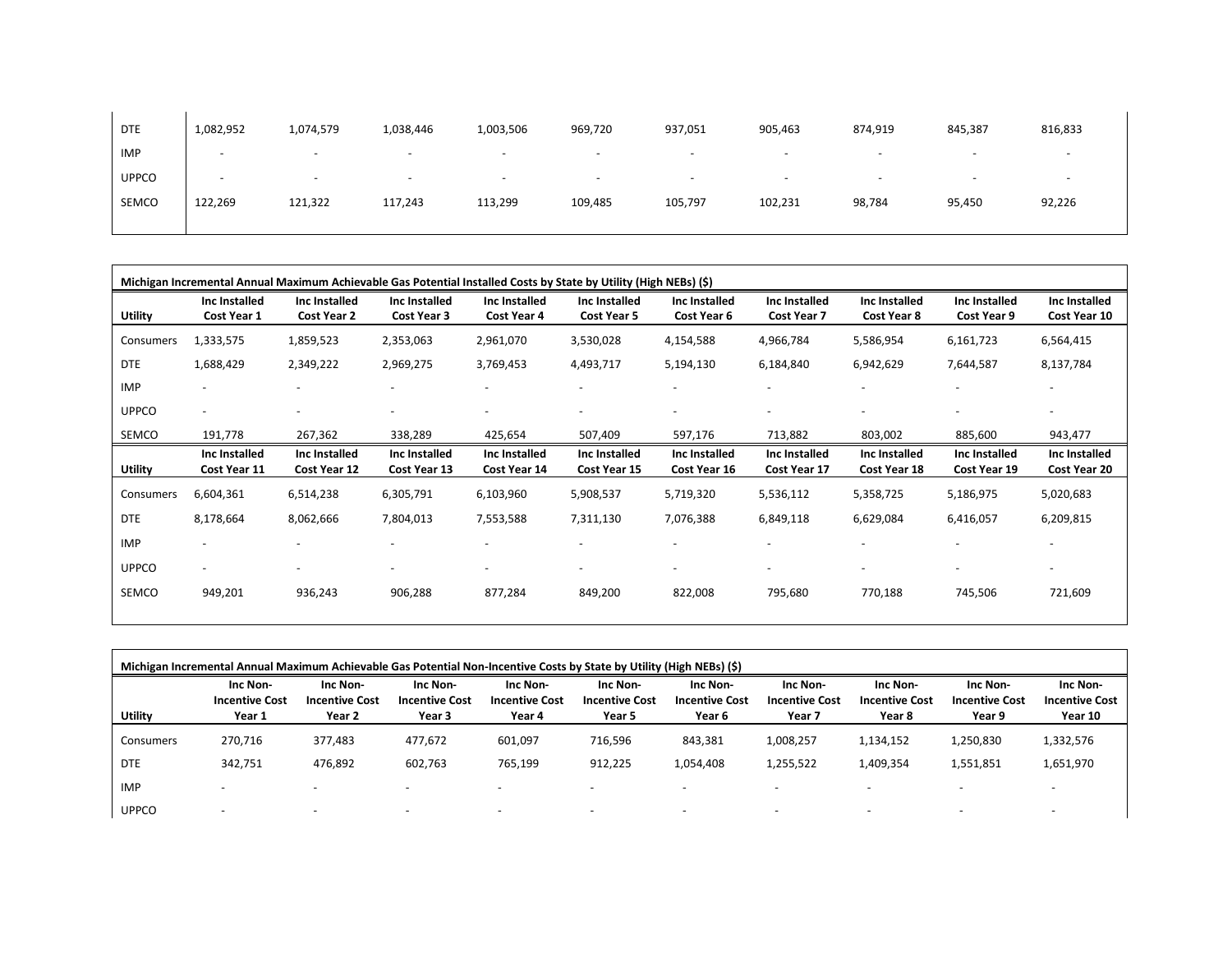| SEMCO        | 38,931                                       | 54,274                                       | 68,673                                       | 86,408                                       | 103,004                                      | 121,227                                      | 144,918                                      | 163,010                                      | 179,777                                      | 191,526                                      |
|--------------|----------------------------------------------|----------------------------------------------|----------------------------------------------|----------------------------------------------|----------------------------------------------|----------------------------------------------|----------------------------------------------|----------------------------------------------|----------------------------------------------|----------------------------------------------|
| Utility      | Inc Non-<br><b>Incentive Cost</b><br>Year 11 | Inc Non-<br><b>Incentive Cost</b><br>Year 12 | Inc Non-<br><b>Incentive Cost</b><br>Year 13 | Inc Non-<br><b>Incentive Cost</b><br>Year 14 | Inc Non-<br><b>Incentive Cost</b><br>Year 15 | Inc Non-<br><b>Incentive Cost</b><br>Year 16 | Inc Non-<br><b>Incentive Cost</b><br>Year 17 | Inc Non-<br><b>Incentive Cost</b><br>Year 18 | Inc Non-<br><b>Incentive Cost</b><br>Year 19 | Inc Non-<br><b>Incentive Cost</b><br>Year 20 |
| Consumers    | 1,340,685                                    | 1,322,390                                    | 1,280,076                                    | 1,239,104                                    | 1,199,433                                    | 1,161,022                                    | 1,123,831                                    | 1,087,821                                    | 1,052,956                                    | 1,019,199                                    |
| <b>DTE</b>   | 1,660,269                                    | 1,636,721                                    | 1,584,215                                    | 1,533,378                                    | 1,484,159                                    | 1,436,507                                    | 1,390,371                                    | 1,345,704                                    | 1,302,460                                    | 1,260,593                                    |
| <b>IMP</b>   | $\overline{\phantom{a}}$                     |                                              | $\overline{\phantom{a}}$                     |                                              |                                              | ٠                                            | $\overline{\phantom{a}}$                     |                                              |                                              | $\overline{\phantom{a}}$                     |
| <b>UPPCO</b> | $\overline{\phantom{a}}$                     | $\overline{\phantom{a}}$                     | $\overline{\phantom{a}}$                     | $\overline{\phantom{a}}$                     | $\overline{\phantom{a}}$                     | $\overline{\phantom{a}}$                     | $\overline{\phantom{a}}$                     | $\overline{\phantom{a}}$                     | $\overline{\phantom{a}}$                     | $\overline{\phantom{a}}$                     |
| <b>SEMCO</b> | 192,688                                      | 190,057                                      | 183,976                                      | 178,089                                      | 172,388                                      | 166,868                                      | 161,523                                      | 156,348                                      | 151,338                                      | 146,487                                      |

| Michigan Incremental Annual Maximum Achievable Gas Potential by State by Utility (Base Case - No NEBs) |                                   |                                   |                                             |                                   |                                   |                                             |                                   |                                   |                                   |                                   |
|--------------------------------------------------------------------------------------------------------|-----------------------------------|-----------------------------------|---------------------------------------------|-----------------------------------|-----------------------------------|---------------------------------------------|-----------------------------------|-----------------------------------|-----------------------------------|-----------------------------------|
| Utility                                                                                                | Inc Ann Gas<br>Year 1<br>(MMBtu)  | Inc Ann Gas<br>Year 2<br>(MMBtu)  | Inc Ann Gas<br>Year <sub>3</sub><br>(MMBtu) | Inc Ann Gas<br>Year 4<br>(MMBtu)  | Inc Ann Gas<br>Year 5<br>(MMBtu)  | Inc Ann Gas<br>Year <sub>6</sub><br>(MMBtu) | Inc Ann Gas<br>Year 7<br>(MMBtu)  | Inc Ann Gas<br>Year 8<br>(MMBtu)  | Inc Ann Gas<br>Year 9<br>(MMBtu)  | Inc Ann Gas<br>Year 10<br>(MMBtu) |
| Consumers                                                                                              | 8,396                             | 13,494                            | 18,586                                      | 25,460                            | 32,320                            | 40,949                                      | 53,123                            | 63,460                            | 73,745                            | 82,184                            |
| <b>DTE</b>                                                                                             | 8,825                             | 14,183                            | 19,534                                      | 26,759                            | 33,968                            | 43,037                                      | 55,831                            | 66,695                            | 77,504                            | 86,373                            |
| <b>IMP</b>                                                                                             | $\overline{\phantom{a}}$          |                                   |                                             | $\overline{\phantom{a}}$          |                                   |                                             |                                   |                                   |                                   |                                   |
| <b>UPPCO</b>                                                                                           | $\overline{\phantom{a}}$          | $\overline{\phantom{a}}$          | $\overline{\phantom{a}}$                    | $\overline{\phantom{a}}$          | ۰                                 |                                             |                                   | $\overline{\phantom{a}}$          |                                   |                                   |
| SEMCO                                                                                                  | 1,209                             | 1,943                             | 2,675                                       | 3,664                             | 4,651                             | 5,892                                       | 7,643                             | 9,130                             | 10,609                            | 11,823                            |
|                                                                                                        |                                   |                                   |                                             |                                   |                                   |                                             |                                   |                                   |                                   |                                   |
| Utility                                                                                                | Inc Ann Gas<br>Year 11<br>(MMBtu) | Inc Ann Gas<br>Year 12<br>(MMBtu) | Inc Ann Gas<br>Year 13<br>(MMBtu)           | Inc Ann Gas<br>Year 14<br>(MMBtu) | Inc Ann Gas<br>Year 15<br>(MMBtu) | Inc Ann Gas<br>Year 16<br>(MMBtu)           | Inc Ann Gas<br>Year 17<br>(MMBtu) | Inc Ann Gas<br>Year 18<br>(MMBtu) | Inc Ann Gas<br>Year 19<br>(MMBtu) | Inc Ann Gas<br>Year 20<br>(MMBtu) |
| Consumers                                                                                              | 85,561                            | 87,137                            | 86,920                                      | 86,702                            | 86,485                            | 86,268                                      | 86,051                            | 85,833                            | 85,616                            | 85,399                            |
| <b>DTE</b>                                                                                             | 89,921                            | 91,578                            | 91,349                                      | 91,121                            | 90,893                            | 90,665                                      | 90,436                            | 90,208                            | 89,980                            | 89,751                            |
| <b>IMP</b>                                                                                             |                                   |                                   | $\overline{\phantom{a}}$                    |                                   | $\overline{\phantom{a}}$          |                                             |                                   | ٠                                 |                                   |                                   |
| <b>UPPCO</b>                                                                                           | $\blacksquare$                    |                                   | $\overline{\phantom{a}}$                    | $\overline{\phantom{a}}$          |                                   |                                             |                                   | $\qquad \qquad \blacksquare$      |                                   |                                   |
| <b>SEMCO</b>                                                                                           | 12,308                            | 12,534                            | 12,503                                      | 12,472                            | 12,441                            | 12,410                                      | 12,379                            | 12,347                            | 12,316                            | 12,285                            |